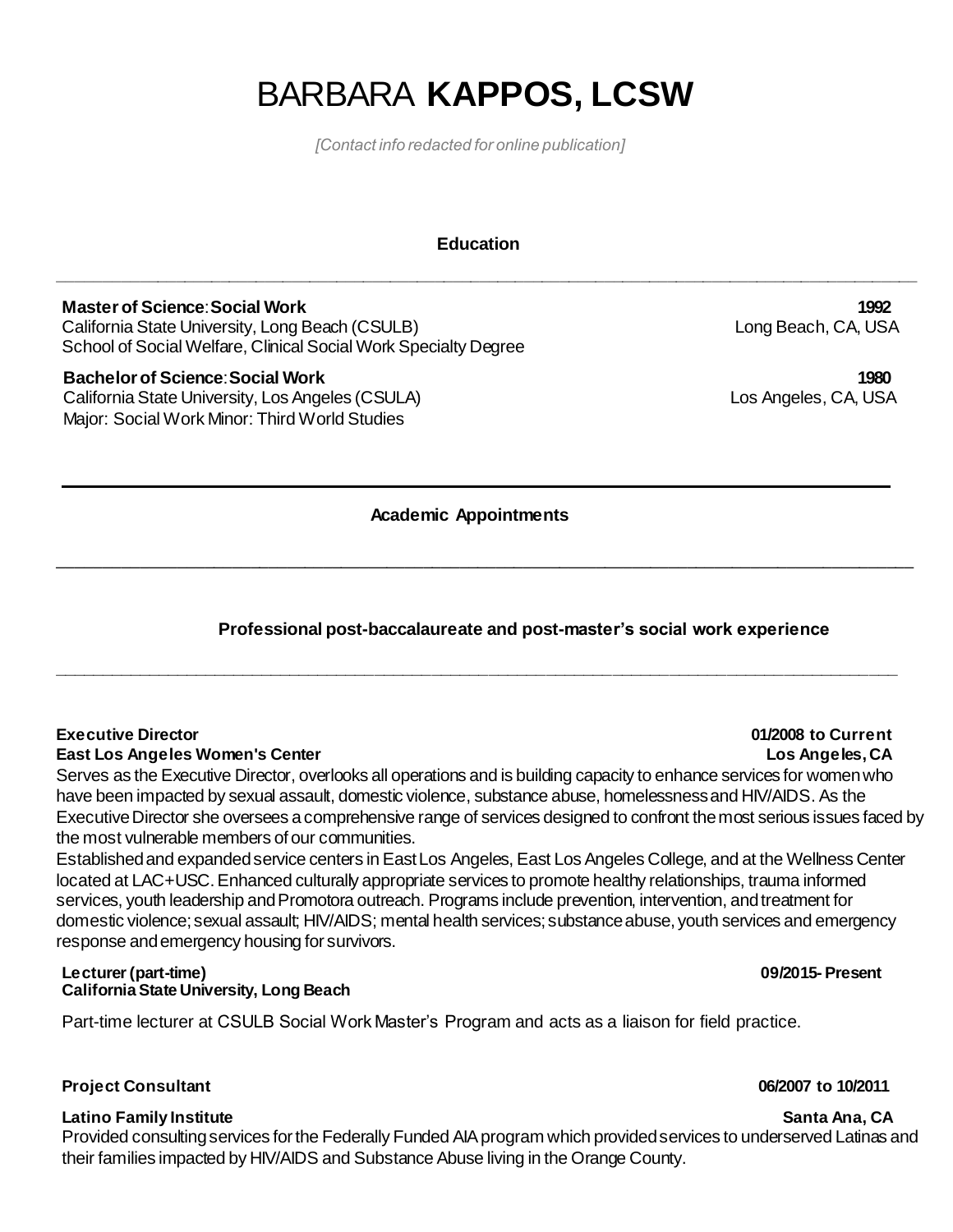# **Family Services Director 02/1992 to 03/2007 Bienvenidos Children's Center Los Angeles, CA**

Established a comprehensive Family Services Division by designing critical and innovative programs in response to the needs of the community. Overlooked a division with 36 funding sources and more than 100 full and part-time staff. Supervised all related services within the division, including capacity building and resource development.

Developed and expanded collaborative relationships with a broad range of local, regional, and national public and private agencies and funding sources including: HHS SAMHSA; HHS Children's Bureau; Annie E. Casey Foundation; County of Los Angles; DMH; DCFS; CALWORKS; HHS, Office of Populations Affairs and California State Office of Family Planning, and the Office of AIDS.

Established service centers in East Los Angeles, Altadena, and Covina with culturally appropriate services and activities to promote family strengthening, child protection, and personal well-being. Program included prevention, intervention,

and treatment for child abuse and neglect; domestic violence; substance abuse treatment; pregnancy prevention; HIV/AIDS; crisis respite; fatherhood; and healthcare, including the East Los Angeles Community.

Directed national conferences, regional health fairs, training programs, local and national advisory boards, and collateral partnerships. Cultivated relationships with key public, private, and community constituencies to expand services and attain sustainability. Created innovative child, teen, adult, and family welfare programs, many recognized as model programs at local, state, and national levels.

# **International Child Welfare Consultant 06/1994 to 02/2005**

# **Copiii Lumii Foundation Bucharest, Romania**

Screened and counseled prospective parents, placing 150 Romanian orphans with permanent U.S. families. Helped establish child welfare programs in three child placement centers in Romania, including the first Montessori school in Bucharest, Romania.

# **Adoption Social Worker Consultant 04/1993 to 02/2005**

**Bal Jagat Children's World Chatsworth, CA**

Conducted international home studies; family evaluation and consultation.

# **Foster Care Coordinator 02/1991 to 02/1992**

**Bienvenidos Children's Center Los Angeles, CA** Coordinated the Family Renunciation Project, a federally funded project that provided a comprehensive program for children reuniting with their birth families. The project was nationally recognized and presented at the 1993 Children's Bureau Conference in Washington D.C.**.**

Provided direct supervision for children placed in the licensed foster care homes, provided therapeutic interventions and case management services, linkages and resources. Facilitated therapeutic groups for foster youth diagnosed with behavioral and emotional traumas due to child abuse and neglect. Provided support groups for foster parents and birth parents with the focus on the child wellbeing.

# **Acting Director 01/1989 to 04/1990 YWCA Hestia House Pasadena, CA**

Acting Director for a 24-hour domestic violence shelter for 10-12 families. Supervised staff of 12, offering day to day guidance and direction. Provided psychological assessments and individual, child, family and group counseling and support groups.

# **Health Educator Supervisor 01/1986 to 01/1989**

Coordinated a Women's health education program for the Title XX Family Planning Program. Provided health education, referrals, and training services to over 150 clients a day.

# **FEMACoordinator 01/1985 to 01/1988**

# **American Red Cross Los Angeles, CA**

Coordination of FEMA funds and disaster services for the South Central; Los Angeles area. Worked with over 150 agencies receiving housing assistance and disaster services.

# **Women's Clinic Los Angeles, CA**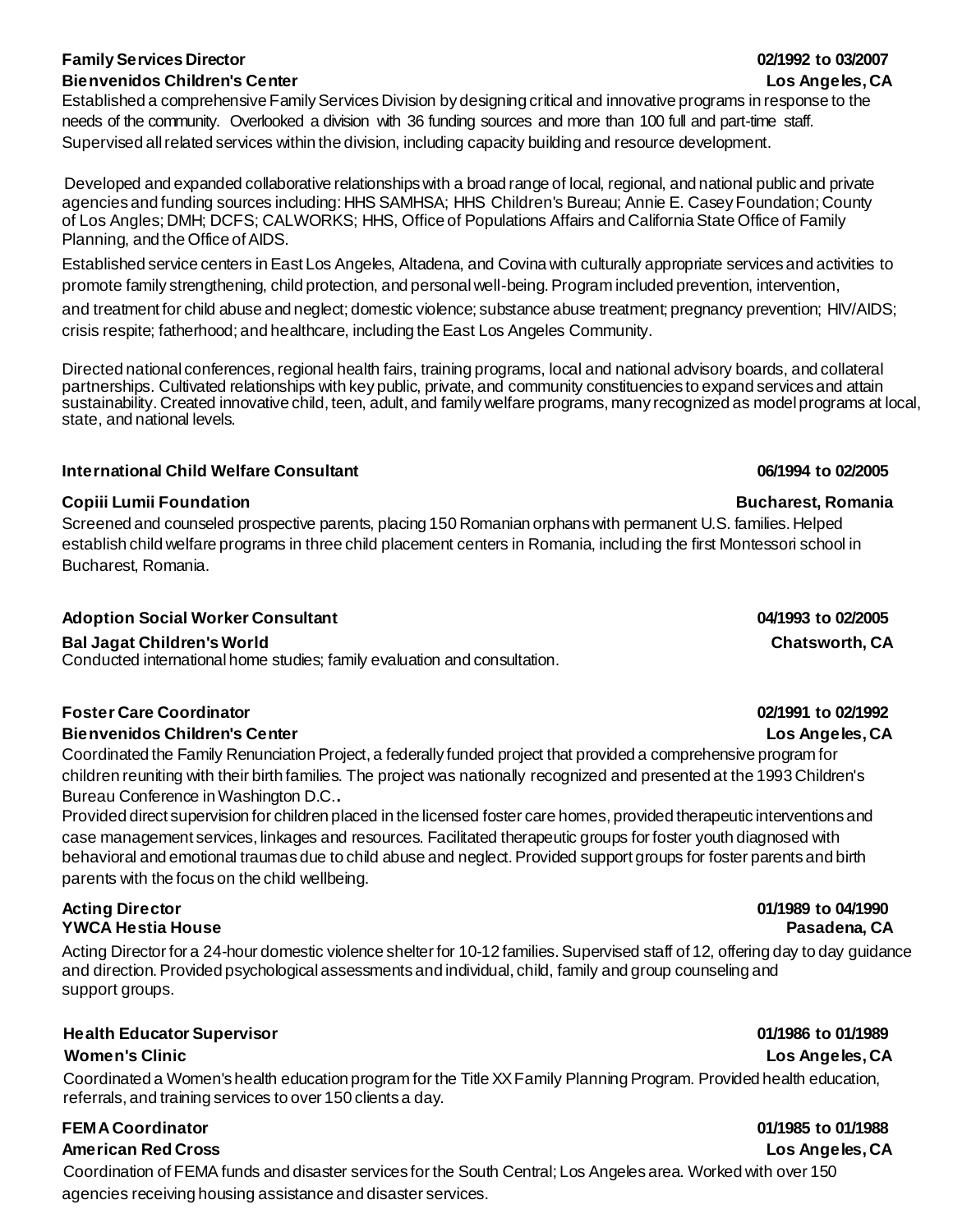# **\_\_\_\_\_\_\_\_\_\_\_\_\_\_\_\_\_\_\_\_\_\_\_\_\_\_\_\_\_\_\_\_\_\_\_\_\_\_\_\_\_\_\_\_\_\_\_\_\_\_\_\_\_\_\_\_\_\_\_\_\_\_\_\_\_\_\_\_\_\_\_\_\_\_\_\_\_\_\_\_\_\_\_\_\_\_\_\_\_\_\_\_\_\_\_\_ Affiliations**

Los Angeles County Commission on Women: Commissioner LA County Office of Violence Prevention: Advisory Board Member Association of Family Resources Coalition: Member National Practitioner's Coalition: Member Abandoned Infants Assistance Resource Center (AIA): National Advisory Board Los Angeles County Domestic Violence Council: Member Los Angeles County Domestic Violence/Health Care Committee- Co-chair SPA 7 Council: Member Planning Council, Drug and Alcohol Task Force: Member City of Los Angeles Task Force CALCASA-Member CPEDV-Member Culturally Responsive Domestic Violence Network - Member Domestic Violence/Health Care Network- Member

List special awards, fellowships, grants, or any other recognition you have received

Durfee Sabbatical Award- 2017 Woman of the Year 2016- Supervisor Hilda L. Solis Woman of the Year- Congresswomen Judy Chu-2014 Woman if the Year-Congresswoman Grace Napolitano - 2018

### **Certifications and License** \_\_\_\_\_\_\_\_\_\_\_\_\_\_\_\_\_\_\_\_\_\_\_\_\_\_\_\_\_\_\_\_\_\_\_\_\_\_\_\_\_\_\_\_\_\_\_\_\_\_\_\_\_\_\_\_\_\_\_\_\_\_\_\_\_\_\_\_\_\_\_\_\_\_\_\_\_\_\_\_\_\_\_\_\_\_\_\_\_\_\_\_\_\_\_\_\_\_\_\_\_\_

**\_\_\_\_\_\_\_\_\_\_\_\_\_\_\_\_\_\_\_\_\_\_\_\_\_\_\_\_\_\_\_\_\_\_\_\_\_\_\_\_\_\_\_\_\_\_\_\_\_\_\_\_\_\_\_\_\_\_\_\_\_\_\_\_\_\_\_\_\_\_\_\_\_\_\_\_\_\_\_\_\_\_\_\_\_\_\_\_\_\_\_\_\_\_\_\_**

**\_\_\_\_\_\_\_\_\_\_\_\_\_\_\_\_\_\_\_\_\_\_\_\_\_\_\_\_\_\_\_\_\_\_\_\_\_\_\_\_\_\_\_\_\_\_\_\_\_\_\_\_\_\_\_\_\_\_\_\_\_\_\_\_\_\_\_\_\_\_\_\_\_\_\_\_\_\_\_\_\_\_\_\_\_\_\_\_\_\_\_\_\_\_**

Certified by Red Cross for Debriefing Victims of Trauma, 1995 Certified by YWCA Pasadena Sexual Assault 52 hr. Training, 1996 Certified DV Prevention 40 hour training -1998 Licensed in Clinical Social Work, State of California, 2009 Certified HIV/AIDS Education Counselor, LA County Office of AIDS- 2000 Certified Trauma Informed Certificate, NASW 2004 Certified Relational Cultural Theory, Jean Baker Miller Training Institute, 2007